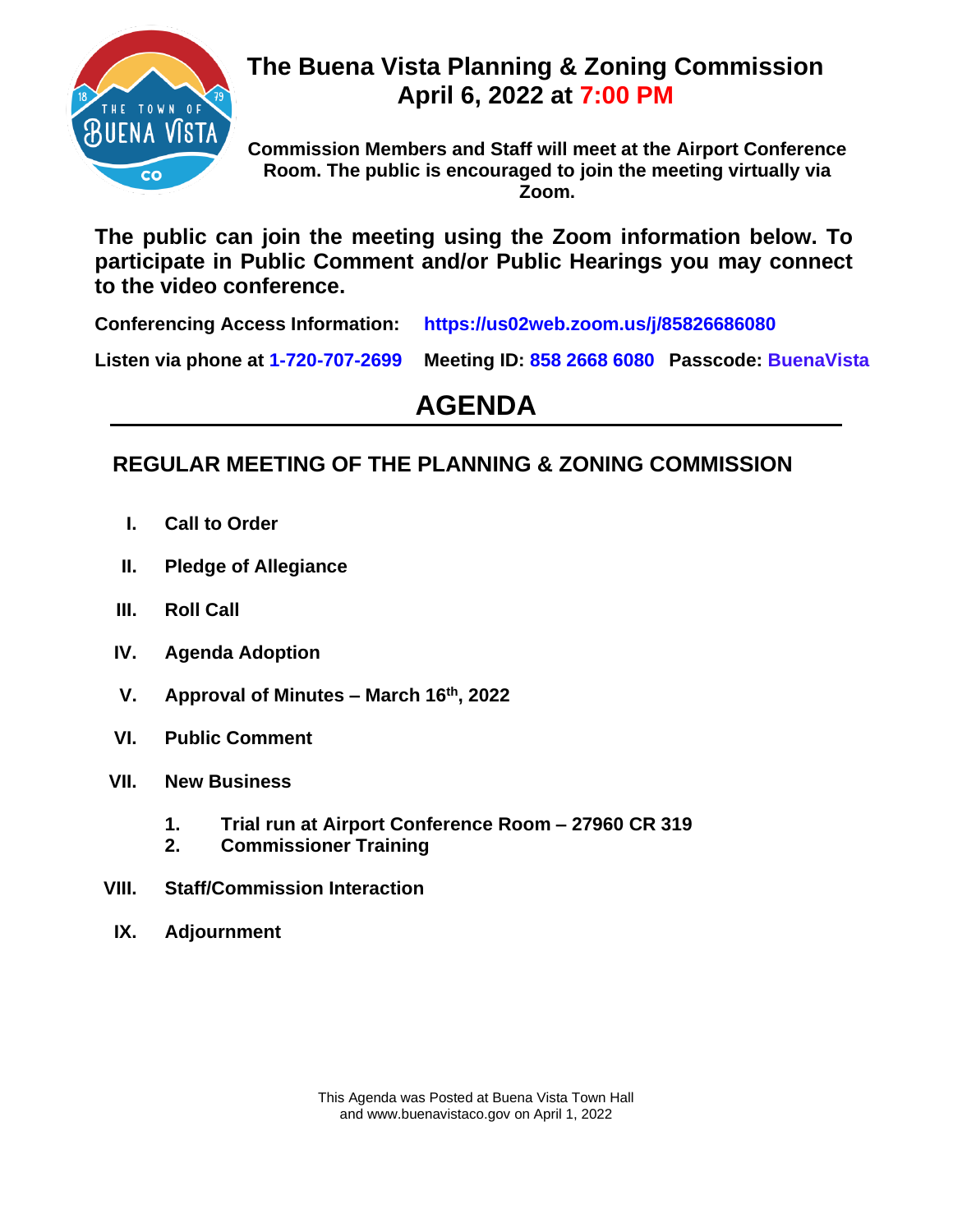

# **Minutes of the Regular Meeting of the Buena Vista Planning and Zoning Commission**

March 16, 2022

#### **CALL TO ORDER**

A regular meeting of the Planning and Zoning Commission was called to order at 7:00 pm, Wednesday, March 16, 2022 at the Community Center and via Zoom video conferencing by Chair Preston Larimer. Also present were Vice Chair Lynn Schultz-Writsel, Commissioners Thomas Doumas (via Zoom), Craig Brown, Blake Bennetts, Thomas Brown and Tony LaGreca.

Staff Present: Planning Director Joseph Teipel, Principal Planner Mark Doering, and Planning Technician Doug Tart.

#### **PLEDGE OF ALLEGIANCE**

Chair Larimer led in the Pledge of Allegiance.

#### **ROLL CALL**

Tart proceeded with the roll call and declared a quorum.

#### **AGENDA ADOPTION**

Larimer called for approval of the agenda. **Commissioner Craig Brown** motioned to adopt the agenda as amended, **Motion #1** seconded by Commissioner Schultz-Writsel. Motion carried.

#### **APPROVAL OF MINUTES**

Larimer called for approval of the minutes from March 9, 2022. Commissioner LaGreca motioned for approval of the minutes as amended. **Motion #2** was seconded by Commissioner Craig Brown. Motion carried.

#### **PUBLIC COMMENT**

Public comments opened at 7:04 pm. With no comments, public comment was closed at 7:04 pm.

#### **NEW BUSINESS**

This was the public hearing for the zoning of the proposed Stackhaus Annexation located at 15750 County Road 306.

Chair Larimer stated that he is family friends with the applicant but made it clear that they have never discussed the proposal and that the relationship would not impact his decision making regarding the applicant's proposal. The Commission unanimously acknowledged no opposition to this.

Chair Larimer then read a statement explaining how the process would work. The Planning and Zoning Commission reviews cases solely in regards to the Town's Comprehensive Plan and Chapter 16 of the UDC. The public hearing was to review the zoning for the proposed annexation, not the annexation itself. The recommendation from the Commission would then go to the Board of Trustees for a final decision. members of the public joining via Zoom would comment first, followed by those that attended in-person.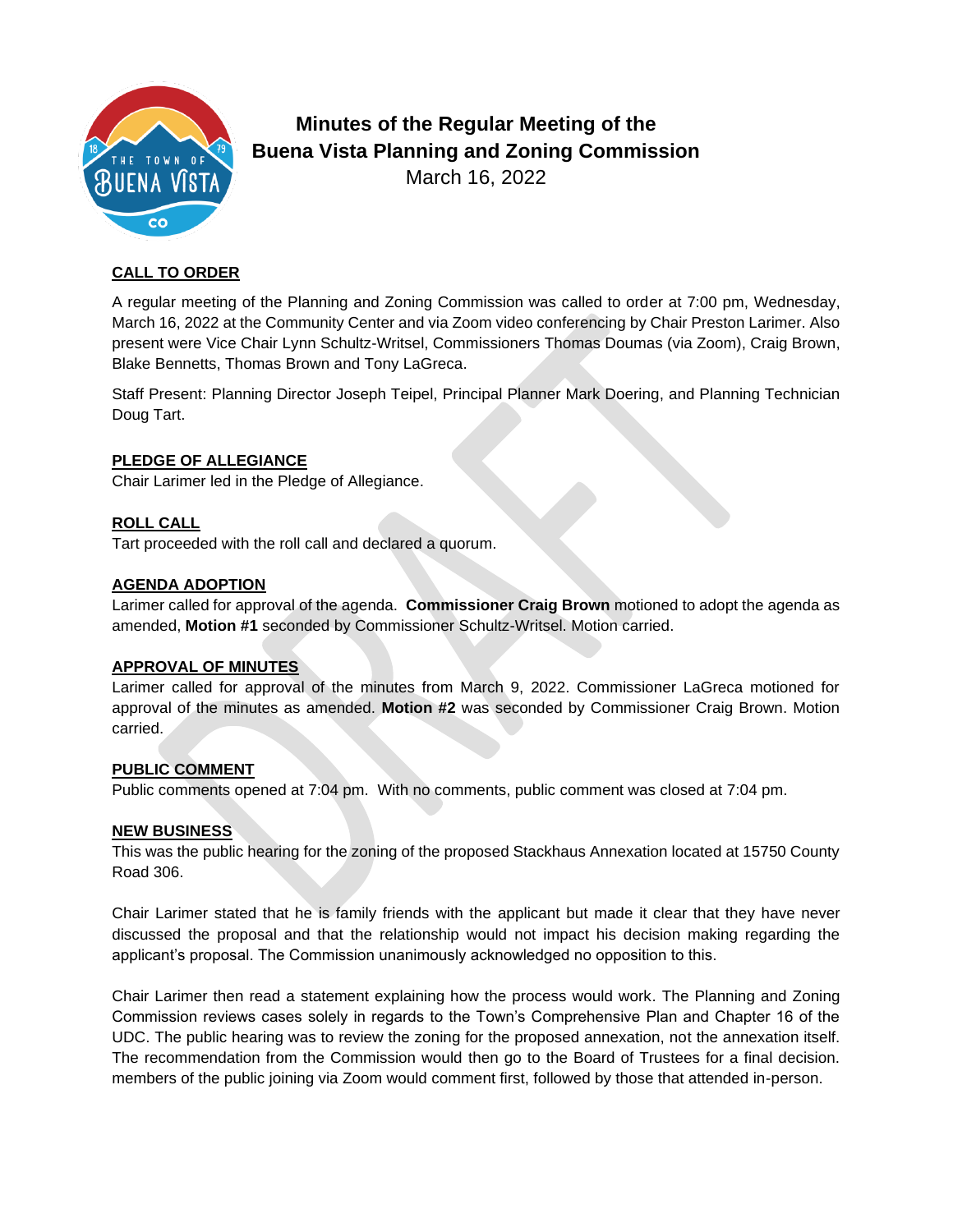Applicant Alex Telthorst presented for the annexation zoning.

The property is made up of 7.8 acres and is currently zoned residential in the County. There is currently one house on the property.

The property is located within the Town's 3-mile plan Areas of Desired Growth due to the presence of existing infrastructure. With consideration to the existing IGA, areas within this area require input from the Town and the Town has the opportunity to require development meet Town development standards.

The proposed zoning is R-3, High-Density residential, to provide multifamily workforce housing. Telthorst stated that the cost of the required infrastructure makes it necessary to increase the number of units.

There is a two-story height limit on all buildings. The layout is similar to the R-2 OT (Medium Density Residential with Old Town Overlay) zone district, with approximately 50% of the property made up of singlefamily homes on smaller lots. Multifamily buildings would be positioned along CR 306 and County setbacks of 20 feet would be met.

Teipel presented the staff report for the Town.

The Board of Trustees hearing to review the annexation is on April  $12<sup>th</sup>$ . If the annexation is approved by the Board, they will then hear the recommendation from the Planning and Zoning Commission regarding the zoning of the property.

There are two annexations proposed – the annexation of County Road 306 and the subject property at 15750 County Road 306.

The specific criteria for reviewing the annexation and zoning are not guided by the UDC, but

Teipel explained that any specific restrictions on development are guided by the Development Agreement (DA), an official recorded document that is required by the Annexation Agreement. The DA is tied to the land, so should the developer sell the land, the terms of agreement are still in place.

The DA sets a maximum number of allowed units for this development, which is 101, as well as a maximum number of SFE's (Single Family Equivalence). An SFE attempts to capture the average amount of water a single-family dwelling uses in a year.

There is also a proposed minimum of 30% of units which are to remain available for long-term housing (no short-term rentals). The applicant has stated that they would be willing to increase the percentage to 79% in the future.

There were fifteen members of the public that commented on the proposed zoning. The following four commented remotely via Zoom:

- 1. Babbette Morrow 28699 Westwinds Place
	- i. Morrow stated that this would cause a significant impact to the surrounding area as it is all currently semi-rural. The proposed location does not meet the intent of the R-3 zone district.
- 2. Rich Morrow 28699 Westwinds Place
	- i. Morrow stated that this proposed zoning goes against the Town's Comprehensive Plan and zoning code. He stated that if this property were zoned R-3, the Town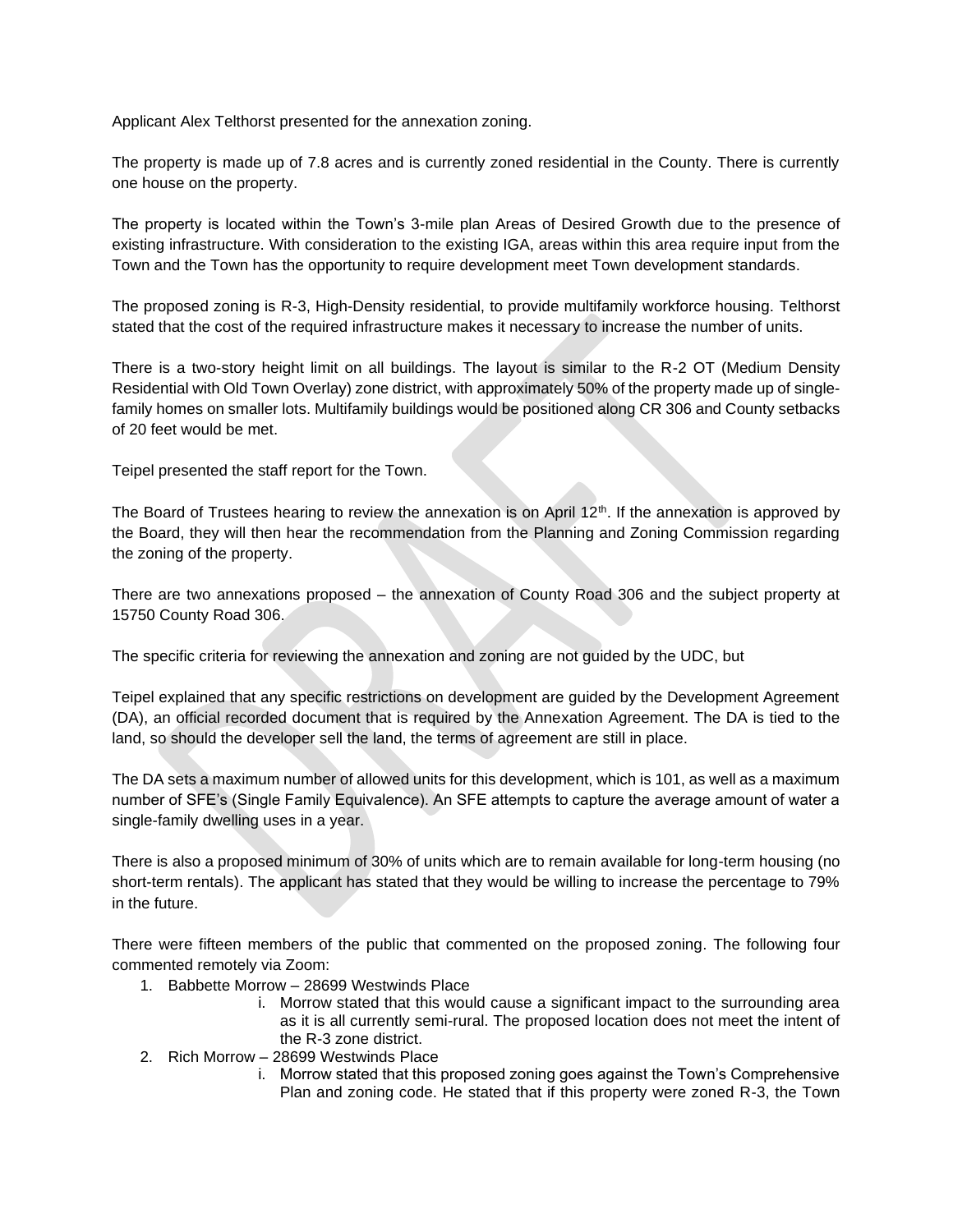"may as well throw out the zoning code." If it was the appropriate zone district, it would not need mitigation.

- 3. Jay Howe 28636 Lumpine Drive
	- i. Howe stated that he agrees with the Morrow's comments. Howe expressed concern over the use of the Westwinds Subdivision's roads being used as a cutthrough to adjacent areas, such as Sunset Vista. He asked if how this issue, as well as the issue of future growth resulting from this development, will be mitigated.
- 4. Becky Markowitz 28700 Westwinds Place
	- i. Markowitz stated that she agrees with the previous statements. She expressed concern over the vague height limit of "2 stories" and stated that there needs to be a set height limit, not a story limit.

The following eleven members of the public commented in-person at the meeting:

- 1. Carol Colgate 15622 County Road 306
	- i. Colgate pointed to the impact of the height and density of the proposal on the views from adjacent properties. She also expressed concern over the lack of consideration for existing traffic on CR 306 combined with existing golf course traffic and the resulting traffic from the proposed subdivision. She also expressed concern over wildlife impacts.
- 2. Jenny Nall 25643 Cactus Drive
	- i. Nall asked is the applicant had received input from Chaffee Fire. Nall stated that if this were to be approved, that she wants to have a good relationship with the developer/applicant and would want the adjacent neighbors to have the opportunity to be involved in future discussions as well as have input in the Development Agreement. She also expressed concern over dust from construction.
- 3. Derrick Eggleston 15870 Tee Road
	- i. Eggleston stated that while he is not "anti-growth", this proposal will have significant impacts on noise, lighting, traffic, and water supply. He stated that the proposed R-3 zoning does not meet any of the standards set forth in the Town's UDC.
- 4. Susan Shampine 1009 Yale Avenue/15372 County Road 306
	- i. Shampine co-owns Mini Blessings on CR 306, a non-profit that has received grants from both the Town and Chaffee County in the past. She stated that the traffic increases have already brought negative impacts to the horses on the property, and further increases have the potential to have significant negative impacts on the business.
- 5. Ed Boxer 28601 Westwinds Place
	- i. Boxer stated that this is the wrong location for dense development. The single ingress & egress to the development is a concern, particularly for wildfire evacuation safety. Boxer questioned the experience of the developer for a development of this magnitude.
- 6. Stan Hachmann 15955 Tee Road
	- i. Hachmann also represents the golf course and owns a property at 15683 County Road 306. Hachmann stated that the R-3 zoning is too dense for the location and expressed concern over the impacts to the existing golf course traffic. He also stated that if this were to go through and is truly made for affordable housing, 100% of them should be long-term rentals, no short-term rentals.
- 7. Chuck Sumner 15630 Oxford Road
	- i. Sumner stated that since the petition to protest the annexation was submitted, more signatures have been received, making a total of approximately 70. Sumner stated that high-density development is incompatible with the adjacent residential zoning as it is too far from Town. Sumner expressed concern over the construction traffic impacts and stated that it sets a bad precedence for future development.
- 8. Dave Johnson 15662 Cactus Lane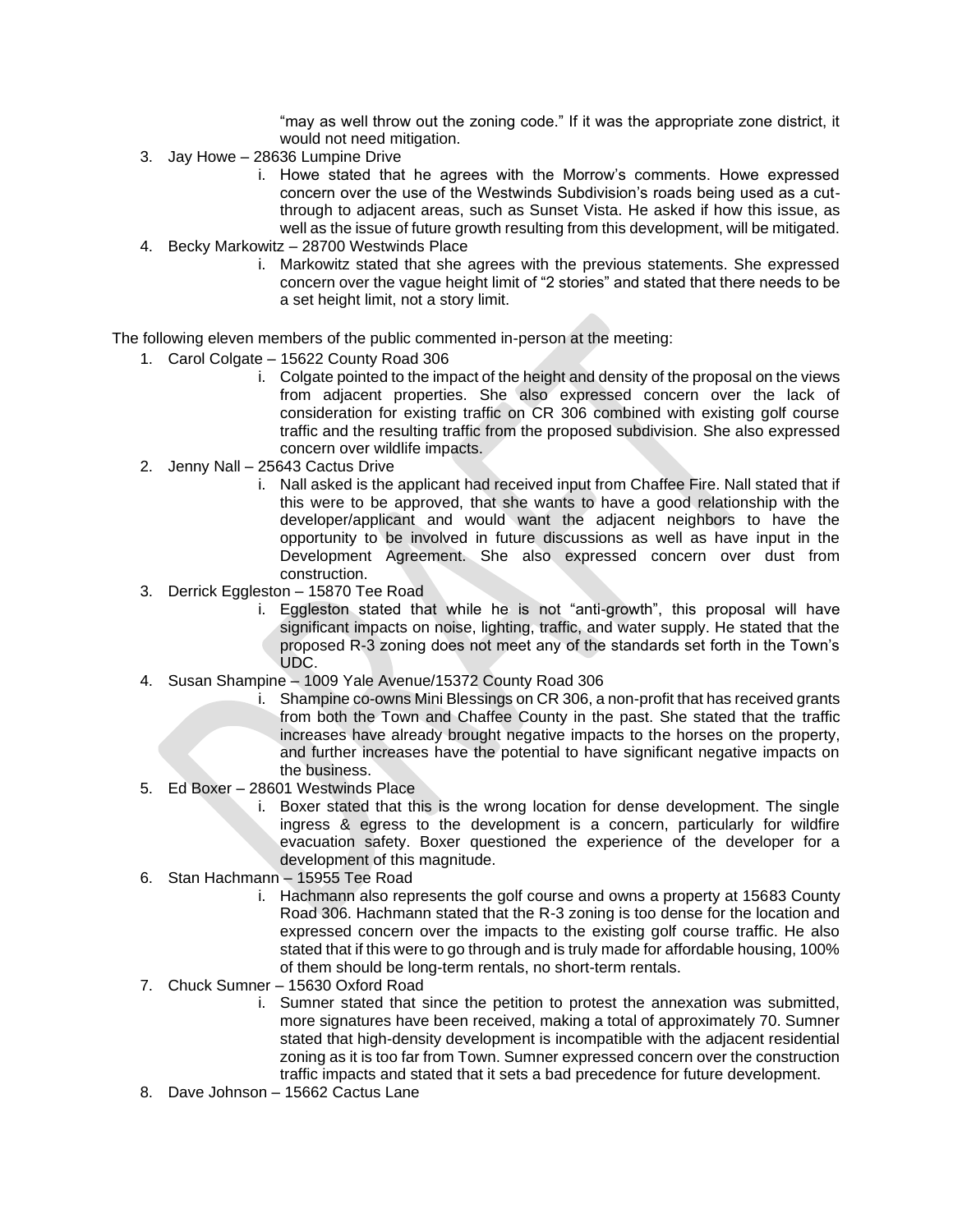- i. Johnson stated that the density is incompatible with the surrounding uses and would be more appropriate elsewhere.
- 9. Christina Mertes 15873 Fairway Drive/15720 County Road 306
	- i. Mertes expressed concern over the dense development's impacts to the water quality. She also stated that the height limit is not clear enough and the impacts on traffic in the area.
- 10. Torr Rasumussen 15765 Par Lane
	- i. Rasmussen stated that this development should be within Town limits.
- 11. Gordon Weir 15874 Par Lane
	- i. Weir stated that the proposed R-3 zoning is incompatible with the adjacent uses and expressed concern over the traffic impacts, height, and lighting. Weir expressed disappointment with the lack of long-range road planning.

Public comment ended at 8:52 pm.

Commissioner Larimer asked staff to elaborate on the traffic and road plan for the proposed annexation and surrounding area. Teipel explained that a traffic study was submitted which includes a turn lane and speed limit reduction. A traffic study in greater detail to come at the time of the Major Subdivision review. Additionally, this is covered in the County IGA and 3-mile plan, which has had issues historically to finalize. It is known that there needs to be an updated transportation master plan, and the surrounding private property complicates regional transportation planning.

Commissioner Larimer addressed the comments regarding zoning compatibility and the property's proximity to downtown. Stated that downtown properties are "not affordable". Teipel added that many of the vacant properties downtown lack infrastructure for development.

Commissioner Brown asked how affordable housing can be built in this climate. Telthorst explained they are aiming for "attainable housing" to be priced at 80%-120% AMI (area median income). The Chaffee County median income is approximately \$47,000 per year. The single-family homes would be sold for market rate, the townhomes would come with requirements to own or rent them. Telthorst is working with the Chaffee Housing Authority to determine the best path forward for attainable rentals and ownership. Short-term rentals are limited via existing Town regulations. 12 of the Single-family homes would have the opportunity for ADU's.

Commissioner LaGreca asked staff for clarification on who would be responsible for the roadway improvements. Teipel explained that it is the responsibility of the developer through the Public Improvements Agreement (PIA).

Doering clarified that the R-3 zone district has a maximum height of 35.0'.

Commissioner Doumas asked if the long-term expansion of the Town's boundaries change the intent of the R-3 zone district. Teipel explained that the 3-mile plan is a state requirement for all municipalities. Growth direction is not predetermined – the Municipal Services Area plan just shows where growth may be anticipated based on existing infrastructure that would support it. It is up to an applicant to submit an application for annexation and guide development – not the Town.

Commissioner Tom Brown asked staff if the conditions outlined in the development agreement were to be met by the applicant, would the Town staff believe that the R-3 criteria are being met. Teipel stated that if annexing, then dense development would be compatible with the Town's goals.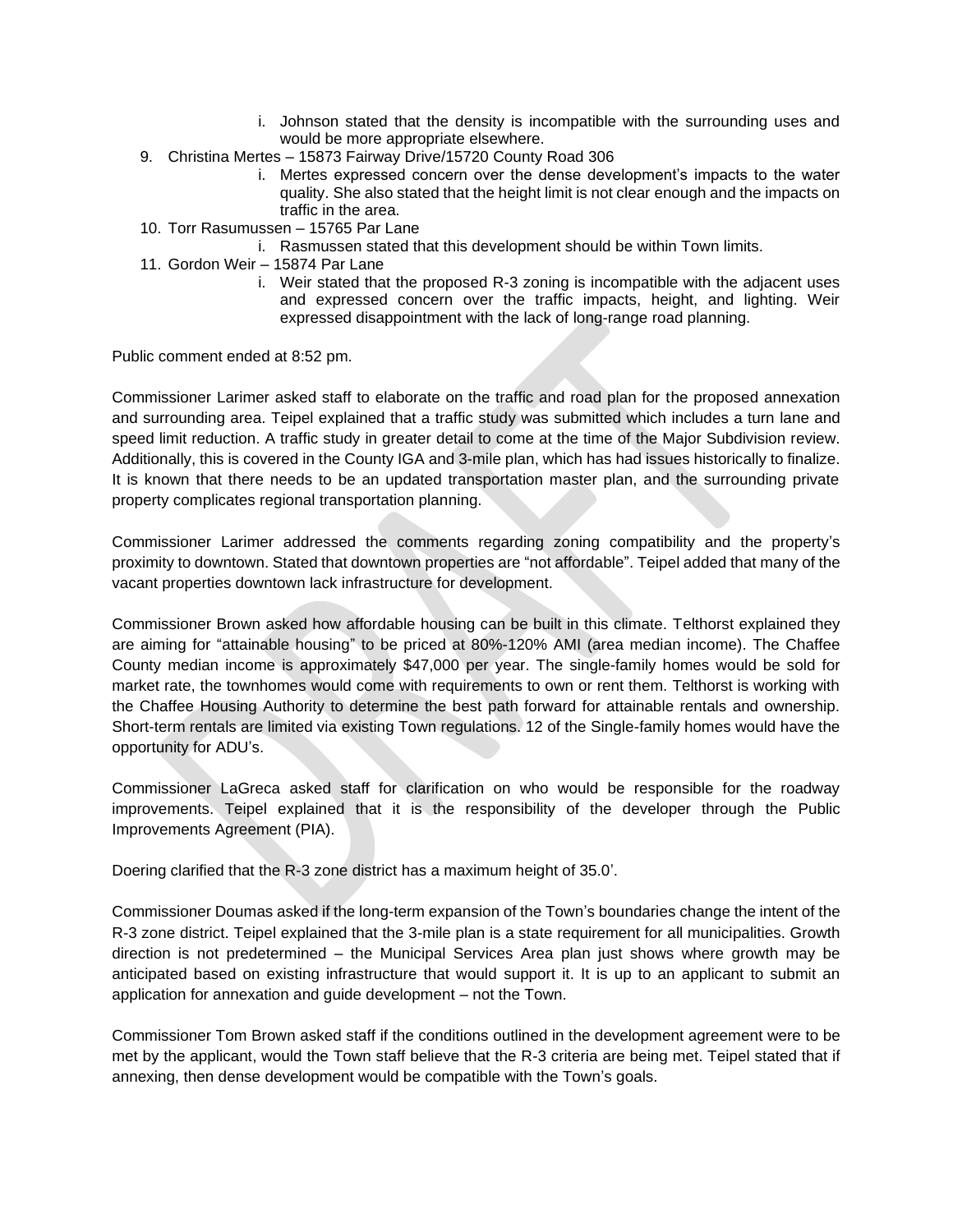Commissioner Craig Brown expressed concern that the distance from amenities would result in an increase in traffic.

Commissioner Larimer addressed the concern over impacts on water quality. Teipel explained that during the Major Subdivision review phase that there would be intensive studies and requirements regarding runoff, stormwater, wastewater, etc. Doering added that the Town's engineering requirements will need to be met and will be addressed during the Major Subdivision and Sketch Plan review phases.

Commissioner Craig Brown stated that he does not believe R-3 zoning is compatible in this location and is putting a large burden on the surrounding neighborhoods. He stated he is more in favor of an R-2 zoning.

Commissioner Larimer stated that the alternative to high-density development is sprawl. The county is facing two crises – sprawl and availability of attainable housing.

Commissioner Tom Brown stated that the TriVista development set the trend for R-3 zoning west of town in 2007.

Commissioner Schultz-Writsel stated that her two main priorities are preserving open space and preserving the Town. With her work with at-risk families in the county, Schultz-Writsel stated that apartments are an absolute need. Therefore R-3 zoning is an appropriate direction.

Commissioner Bennetts stated that as a resident, he does not necessarily agree that R-3 zoning fits the location proposed. However, he does not believe that the UDC provides any guidance that would lead to the denial of the application, and that the annexation is more of a Board of Trustees decision to be made.

Commissioner LaGreca motioned to recommend to the Board of Trustees the R-3 zoning with the conditions as outlined in the Development Agreement with a specified height limit of 30', 79% of the units to be designated as long-term rentals, and a minimum 50 units to be designated as apartments. **Motion #3**  was seconded by Commissioner Schultz-Writsel. Commissioner Craig Brown voted against. The remainder of the Commission voted in favor. Motion carried with a vote of 4-1.

#### **STAFF / COMMISSION INTERACTION**

Teipel asked the commission to RSVP to Town Clerk Paula Barnett for the March 28<sup>th</sup> Fading West tour by Monday, March 21.

Doering stated that the April 6<sup>th</sup> meeting will take place at the airport conference room. This will be a short meeting to test out using the room for future Planning Commission meetings.